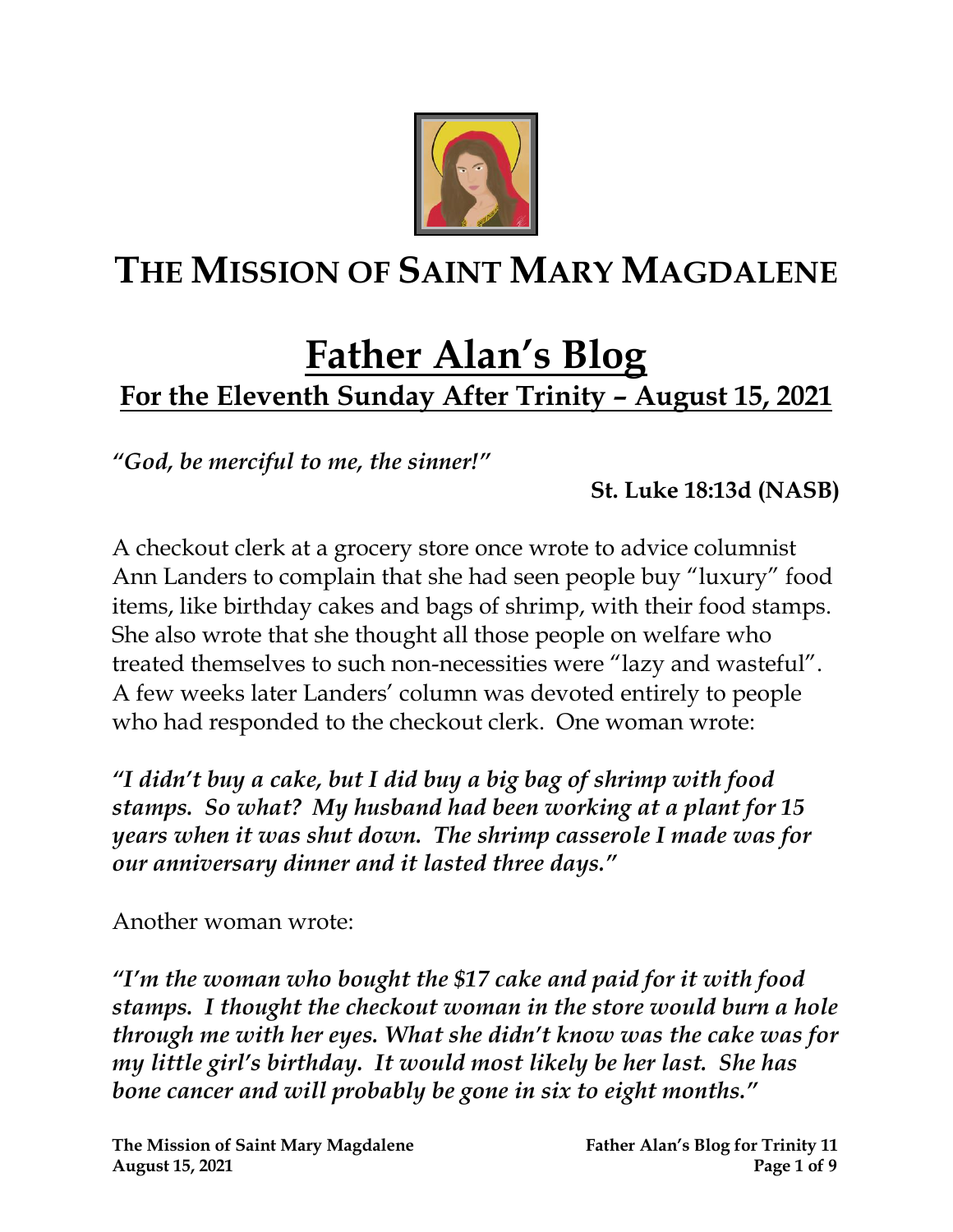Honestly now, how many of us have ever erroneously rushed to judgement about another person – all the while thinking that we've cornered the market on righteous living? In today's Gospel Lesson from St. Luke 18:9-14, our Lord Jesus speaks about just that using a parable aimed at (as verse 9a states):

*"…some who were confident of their own righteousness and looked down on everyone else."*

In other words, Jesus told a simple story to warn all His hearers then (and now) **to beware the sin of self-righteousness**. Before delving into it, however, I want to call attention to the fact that while His parable features a "Pharisee", Jesus is not limiting its application to him alone, for Jesus' own disciples were also in danger of such behaviour and were previously warned by Jesus (in St. Luke 12:2):

#### *"'Be on your guard against the yeast of the Pharisees, which is hypocrisy. There is nothing concealed that will not be disclosed, or hidden that will not be made known.'"*

Moreover, the disciples had already demonstrated similar attitudes in their treatment of others (for example, in St. Luke 9:46-48):

*"An argument started among the disciples as to which of them would be the greatest. Jesus, knowing their thoughts, took a little child and had him stand beside him. Then he said to them, 'Whoever welcomes this little child in my name welcomes me; and whoever welcomes me welcomes the one who sent me. For it is the one who is least among you all who is the greatest.'"*

Mark this down: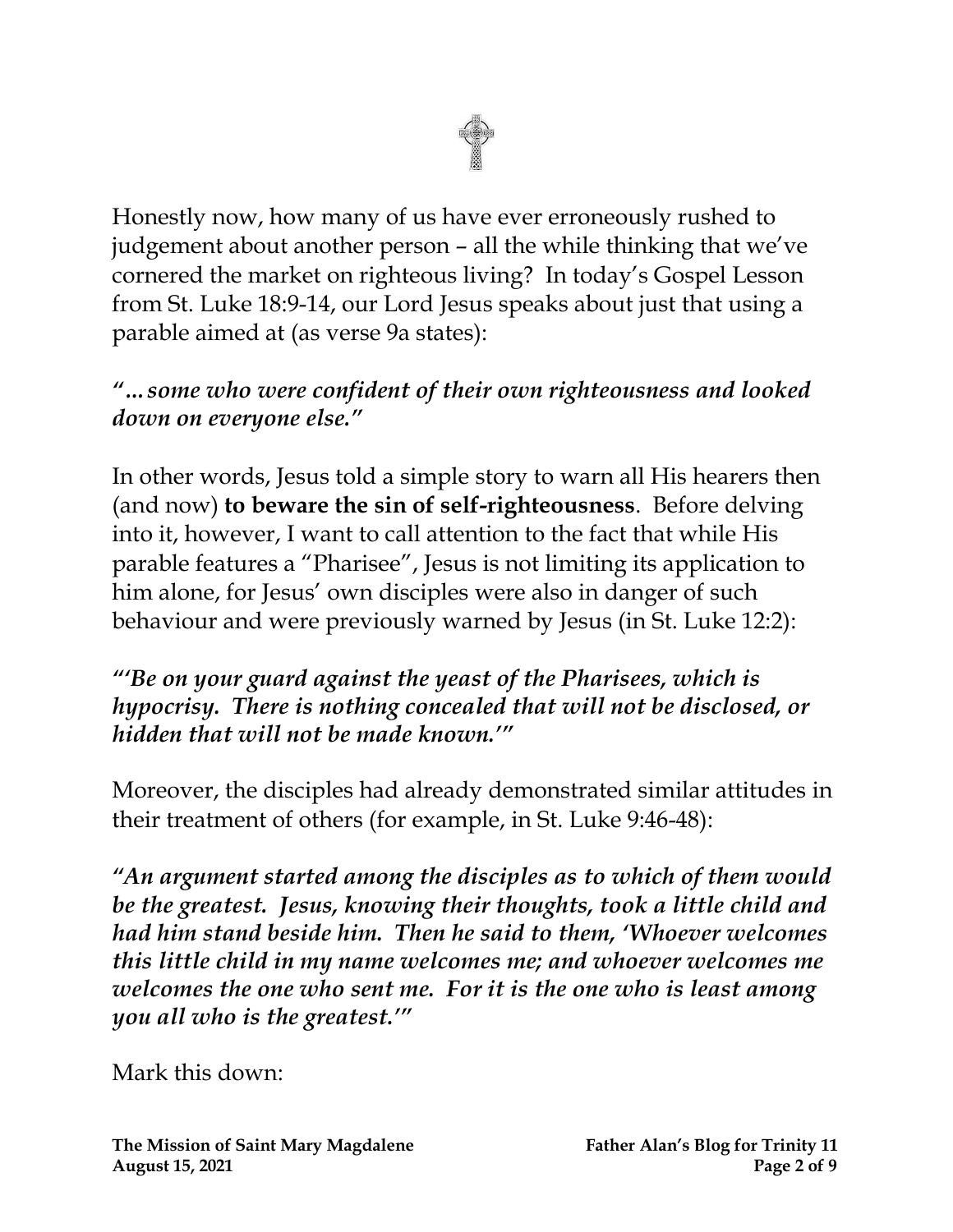**The sin of self-righteousness is something with which anyone can struggle**. So, let's ask Jesus to show us if – and how – this sin has found its way into our lives. To help us in this worthy endeavour, I would like to make three observations about self-righteous people.



#### **Observation #1: Self-Righteous people are often spiritual people.**

As we read in verses 10-12 of today's Gospel Lesson:

*"Two men went up to the temple to pray one a Pharisee and the other a tax collector. The Pharisee stood by himself and prayed: 'God, I thank you that I am not like other people—robbers, evildoers, adulterers—or even like this tax collector. I fast twice a week and give a tenth of all I get.'"*

Let's consider the Pharisee's example in Jesus' parable. He assumes that he is engaged in all the right activities to merit God's favour. He is praying and happens to mention the spiritual disciplines of fasting and tithing. (By the way, all three – prayer, fasting, and tithing – are worthy spiritual disciplines that can help one to be more Christ-like.) However, the sin is not found in the Pharisee's actions themselves, but in his **self-righteous attitude**. Furthermore, the danger with the sin of self-righteousness is that, like the Pharisee, **we rarely ever see it in ourselves**, as so poignantly observed by Pastor Kerry Bauman of Chain of Lakes Community Bible Church in Lake Villa, Illinois:

*"I once had a talk with a Christian woman about a behavioral issue clearly addressed in the Bible. She held a different view from me on the issue, which of course is her right, but her reason for doing so bothered me. She said, 'I know it's true because I feel it in my heart.' What she was really saying was, 'If your heart was as pure as mine, you'd know it too.'"*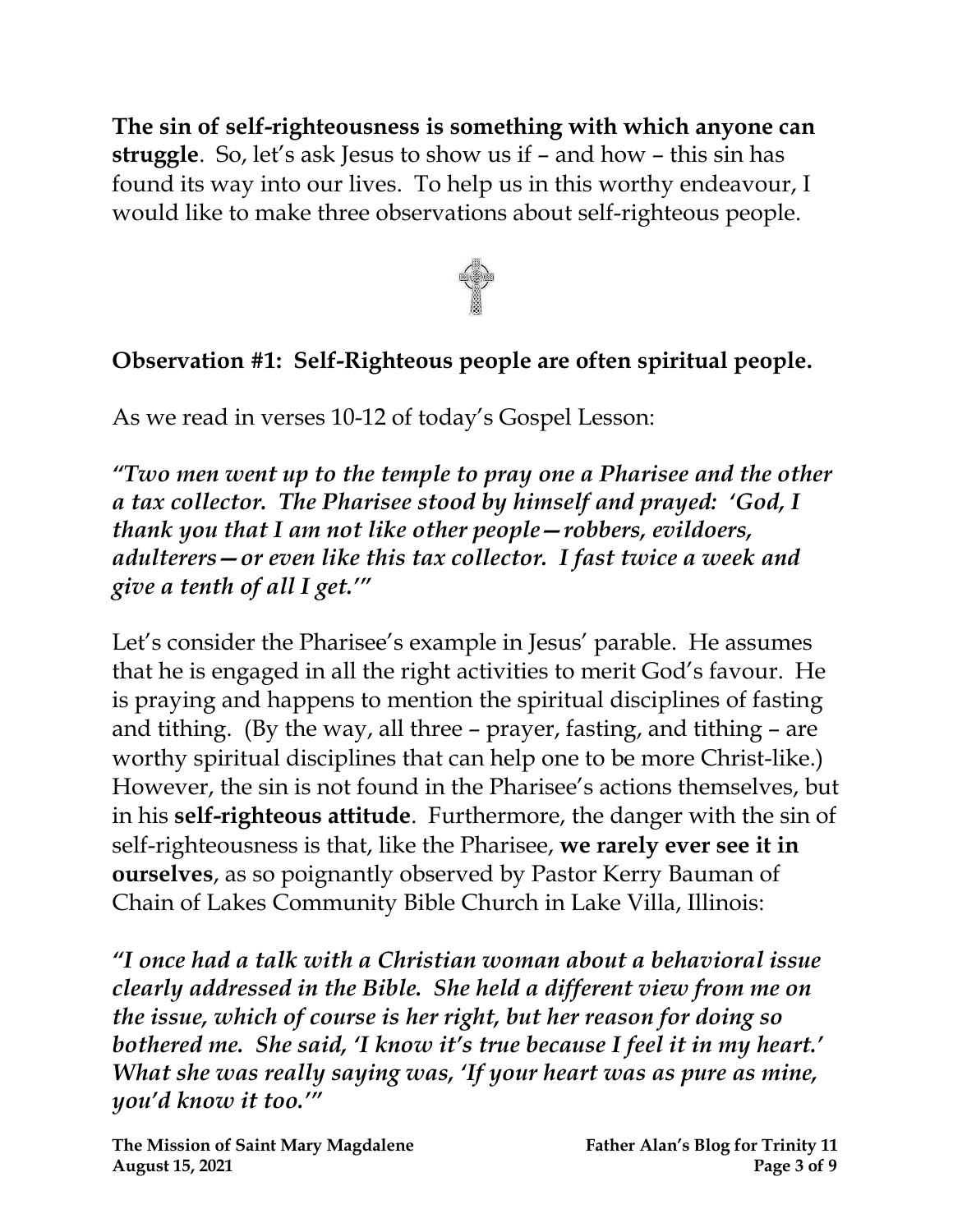

#### **Observation #2: Self-Righteous people are often satisfied people.**

Now, let's ponder some contrasts between the Pharisee's prayer and that of the tax collector (verses 11-13 of today's Gospel Lesson):

*"The Pharisee stood and began praying this in regard to himself: 'God, I thank You that I am not like other people: swindlers, crooked, adulterers, or even like this tax collector. I fast twice a week; I pay tithes of all that I get.'*

*But the tax collector, standing some distance away, was even unwilling to raise his eyes toward heaven, but was beating his chest, saying, 'God, be merciful to me, the sinner!'"*

First, let's examine "The Pharisee's Prayer". It starts out as if it is going to be a prayer of thanksgiving to God, but ends up being a prayer of self-satisfaction. Most likely, the Pharisee's prayer was spoken out loud and was meant to accomplish two things:

- **1. It was, in reality, a sermon to the less fortunate who were also at the temple to worship**. (In short, the Pharisee took it upon himself to offer – most graciously, no doubt – a few words of judgement, along with some instruction in righteousness.)
- **2. It was meant to impress all those who were within earshot with the level of sacrifice that he was willing to make in his commitment to achieving "true spirituality".** (I mean, just how often would the less fortunate have such a golden opportunity to get a good look at a truly pious man?)

In any case, the Pharisee's "approach" is worthy of consideration:

#### ✓ **The Pharisee prayed while standing.**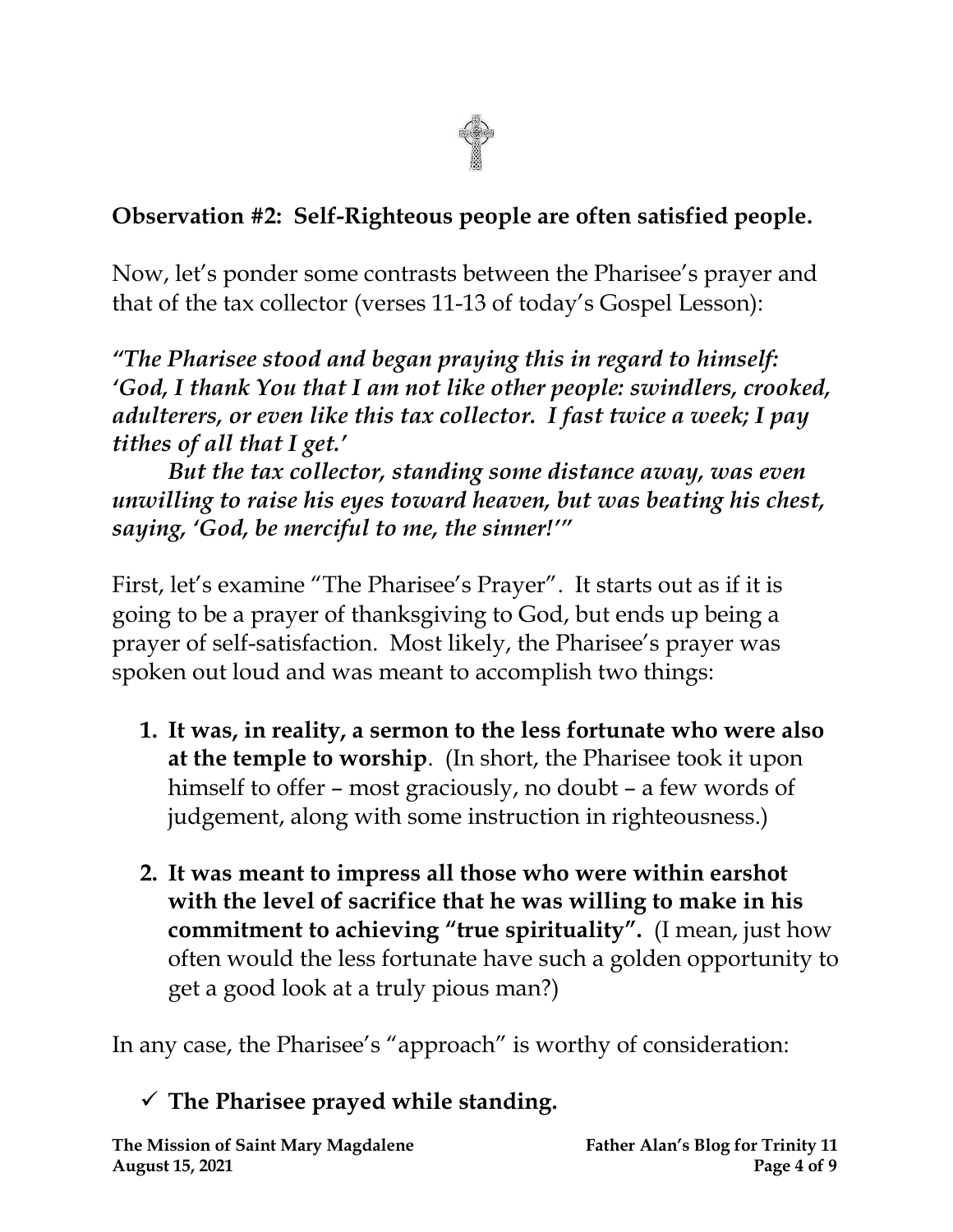Although the Pharisee is praying in the guise of corporate worship, note that he stood exactly where he could be seen **by everyone else**. Furthermore, by standing up, the Pharisee clearly intended to elevate himself above all those who (in his esteemed estimation, anyway) personified the very essence of "uncleanness" (such as robbers, evil doers, adulterers, and tax collectors.)

### ✓ **The Pharisee fasted twice a week.**

Now in Jesus' day, the discipline of fasting could be undertaken for a variety of purposes, including:

- *To prepare oneself for service (as in St. Matthew 4:1-2);*
- *As a sign of repentance (as in Nehemiah 9:1);*
- *During seasons of prayer (as in Daniel 9:3); and*
- *When commissioning others for God's service (as in Acts 14:23).*

Yet this Pharisee far exceeded the expectations of others when it came to this spiritual discipline, as Jews were required by the Law of Moses to fast only once a year (on Yom Kippur, the "Day of Atonement"); thus, the Pharisee fasted not because God had impressed his heart to do so, **but because it was what righteous people did.**

#### ✓ **The Pharisee gave a tenth of everything.**

The standard (according to Moses) was to give a tenth of certain crops as they were harvested. Nonetheless, the Pharisee would never consider such a small sacrifice. He would do more than anyone could possibly expect, after all **His reputation depended on it.**

Now, let's look at "The Tax Collector's Prayer". As I have discussed in previous sermons, tax collectors were people of low social status who were hired by the hated Roman authorities and often sold out their Jewish brethren for money – in addition to cheating them. In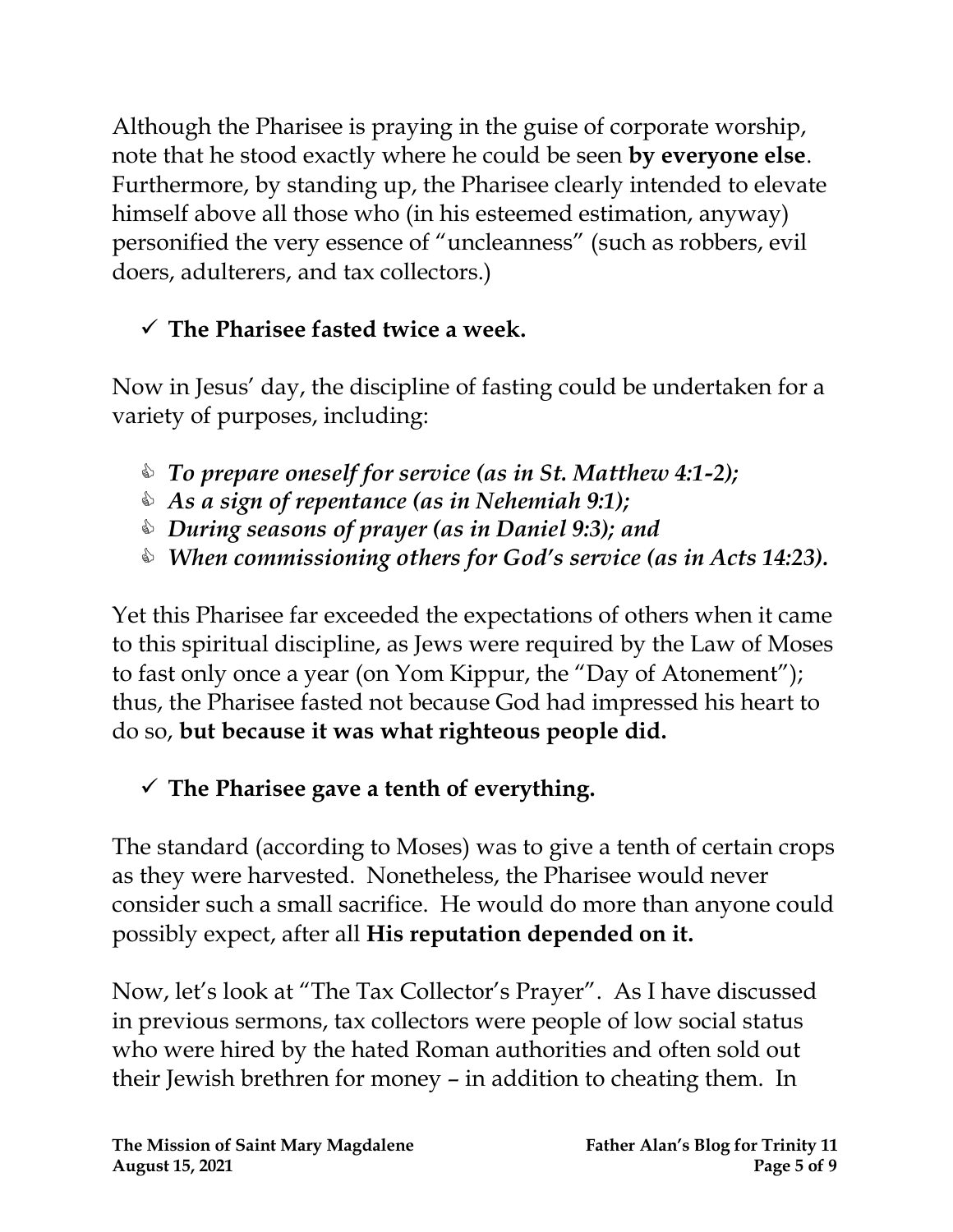any event, like the Pharisee, the tax collector also stood – **albeit at a distance**. In addition, he did it for a completely different reason: the tax collector in Jesus' parable assumed no rightful place among the other worshippers – **nor did he attempt to take one** – for he did not consider himself worthy to stand with God's people before the altar. In a word, the tax collector's prayer revealed **complete dissatisfaction with himself**, as follows:

#### **1. The tax collector was humbled, as evidenced by his unwillingness even to lift his eyes up to heaven.**

(Usually, Jewish worshippers lifted their eyes to God, as we read in Psalm 123:1:

*"I lift up my eyes to you to you who sit enthroned in heaven."*

But not this time. Instead, the tax collector adopted a posture of humility, by choosing "to take the low road" just as, in Romans 12:16, St. Paul counselled his readers to do:

*"Live in harmony with one another. Do not be proud, but be willing to associate with people of low position. Do not be conceited."*)

**2. The tax collector was ashamed, as evidenced by the beating of his own chest.**

(In the Ancient Near East, to beat one's breast was a sign of extreme anguish or intense anger, as per Jeremiah 31:19:

*"After I strayed, I repented; after I came to understand, I beat my breast. I was ashamed and humiliated because I bore the disgrace of my youth."*)

**3. The tax collector cried out in his anguish, "God, be merciful to me, THE sinner."**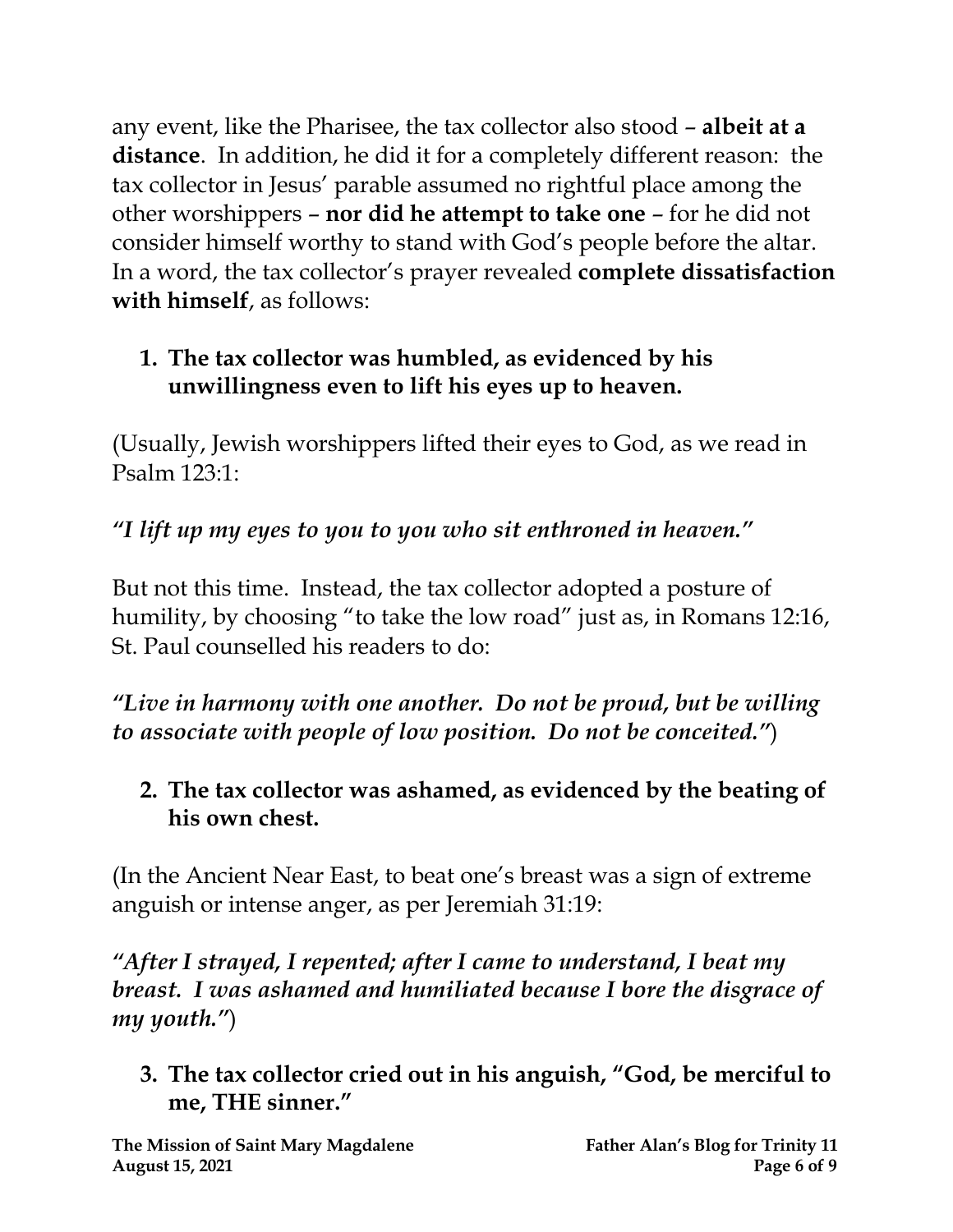(The definite article "the" is found in the original Greek of St. Luke's Gospel, and is rightly translated so by some recent versions of Holy Scripture – the New American Standard Bible, or NASB, for example. Hence, while the Pharisee might have thought of others as sinners, the tax collector did not even consider others' shortcomings; rather, his only concern was that he himself was "the" sinner.)



#### **Observation #3: Self-Righteous people are, often, surprised people.**

As Jesus declares in verse 14 of today's Gospel Lesson:

*"I tell you, this man (***the tax collector***) went to his house justified rather than the other (***the Pharisee***); for everyone who exalts himself will be humbled, but he who humbles himself will be exalted."*

The self-righteous Pharisee asked for nothing from God and, as a result, received nothing in return – whereas the tax collector, having come to the temple in humility, asked for forgiveness and was justified by God. Subsequently, like other "sinners", the tax collector found himself included among God's people.

So why "sinners"?

- **Because "sinners" lived under no pretense of their own selfrighteousness.**
- **More to the point, "sinners" knew that they were sick and were badly in need of healing (as described by St. Luke in chapter 5, verses 30-32 of his Gospel):**

*"But the Pharisees and the teachers of the law who belonged to their sect complained to Jesus' disciples, 'Why do you eat and drink with*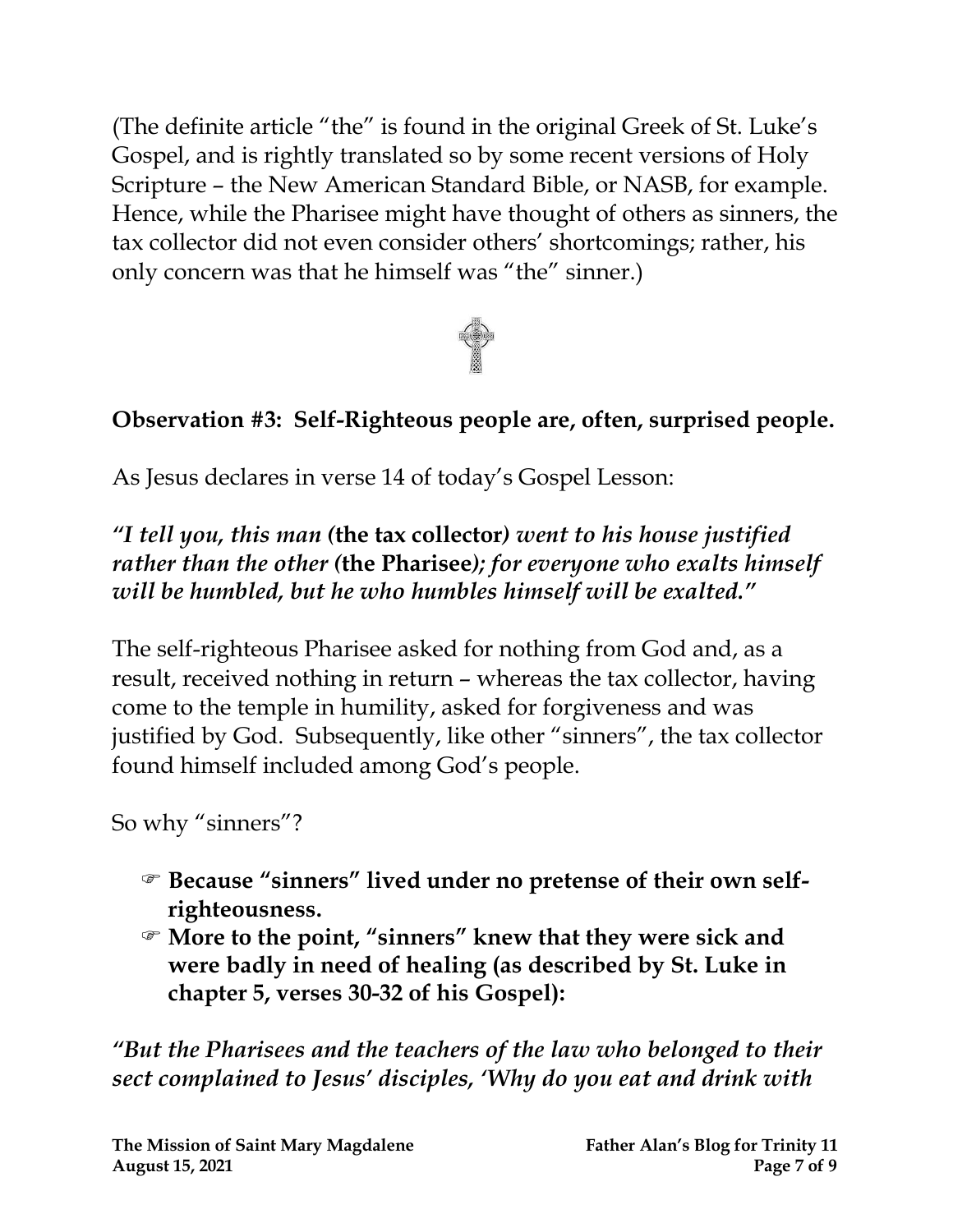#### *tax collectors and sinners?'*

*Jesus answered them, 'It is not the healthy who need a doctor, but the sick. I have not come to call the righteous, but sinners to repentance.'"*

I often wonder just how many people will be surprised when our Lord Jesus returns the second and final time, by finding themselves "on the outside looking in", simply because they never properly prepared for Christ's coming Kingdom:

- **having foolishly placed their confidence in their own righteousness, and, in the process,**
- **having neglected to humble themselves, and, therefore,**
- **having never received the righteousness of God in and through Jesus Christ,**

despite St. Paul's urgent warning in Romans 3:20-22:

*"Therefore no one will be declared righteous in God's sight by the works of the law; rather, through the law we become conscious of our sin.* 

*But now apart from the law, the righteousness of God has been made known, to which the Law and the Prophets testify. This righteousness is given through faith in Jesus Christ to all who believe."* 

My guess is that there will be many surprised "disciples" who, while expecting a place in the Kingdom of God, will be left out in the cold or, rather, **in the fiery heat**.



Before that day comes, however, we can all be fully forewarned (or duly diagnosed as to whether we are currently suffering from the